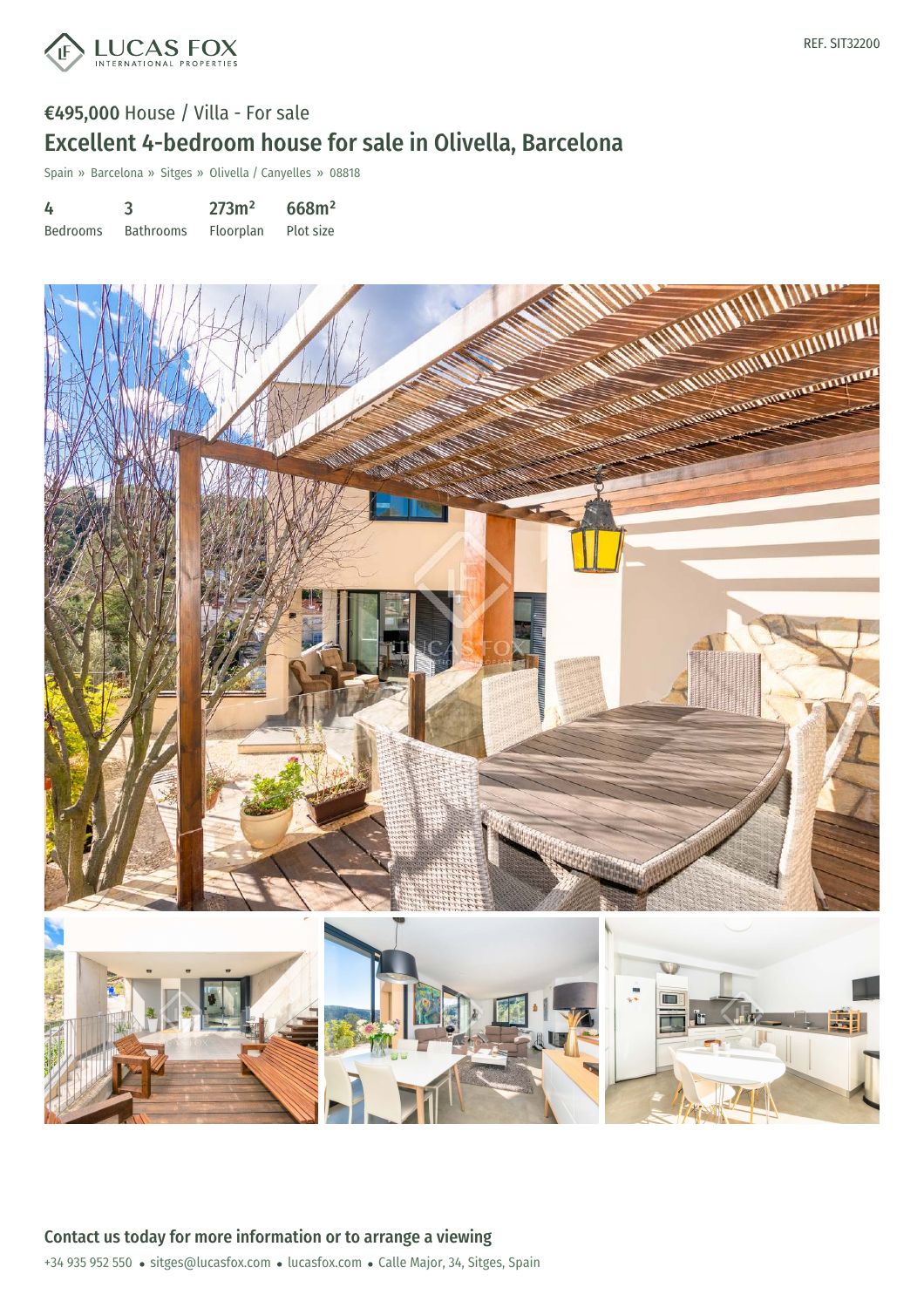

# €495,000 House / Villa - For sale Excellent 4-bedroom house for sale in Olivella, Barcelona

Spain » Barcelona » Sitges » Olivella / Canyelles » 08818

4 Bedrooms 3 Bathrooms 273m² Floorplan 668m² Plot size

#### OVERVIEW

### Contemporary style villa ready to move into, with pool and excellent panoramic mountain views for sale located in the hills next to Sitges.

This beautiful Nordic-style villa is a unique piece and an excellent opportunity for those looking for a designer home, ready to move into, equipped with the latest technology and where they can enjoy the tranquility of the hills behind Sitges, but very close to all services in the area.

On the main floor is the living room, a guest bathroom and the large semi-open kitchen with straight and modern lines. The living room has a fireplace and large windows with spectacular mountain views. The entire day area offers direct access to a large terrace with a chill-out area that is partially covered, so that you can enjoy this outdoor space throughout the year. On this terrace we find a magnificent barbecue area and a gazebo ideal for eating outside enjoying privileged views.

On the first floor we find the master bedroom with a large dressing room and a complete bathroom. There are also two 2 double bedrooms and a second complete bathroom. One of the bedrooms has direct access to the pool.

On the upper level of the outdoor area, we find a beautiful saline pool, with a magnificent chill-out area, excellent for sunbathing and spending fantastic moments with family and / or friends.

On the lower floor we find a large multifunctional space that is currently used as a bedroom, but that could be used as an office (with a separate entrance to the rest of the house), games room or gym.

Please note that the house has underfloor heating on the main floor, air conditioning, per[imeter](mailto:sitges@lucasfox.com) alarm with stat[e-of-the-art](https://www.lucasfox.com) surveillance cameras and solar panels.

A great opportunity for price and location, ideal to use the house as a main residence, as a second residence or as an investment for short-term holiday rentals since it is possible to request the necessary licence.





[lucasfox.com/go/sit32200](https://www.lucasfox.com/go/sit32200)

Mountain views, Garden, Swimming pool, Natural light, Wooden flooring, Air conditioning, Alarm, Barbecue, Chill out area, Double glazing, Equipped Kitchen, Exterior, Fireplace